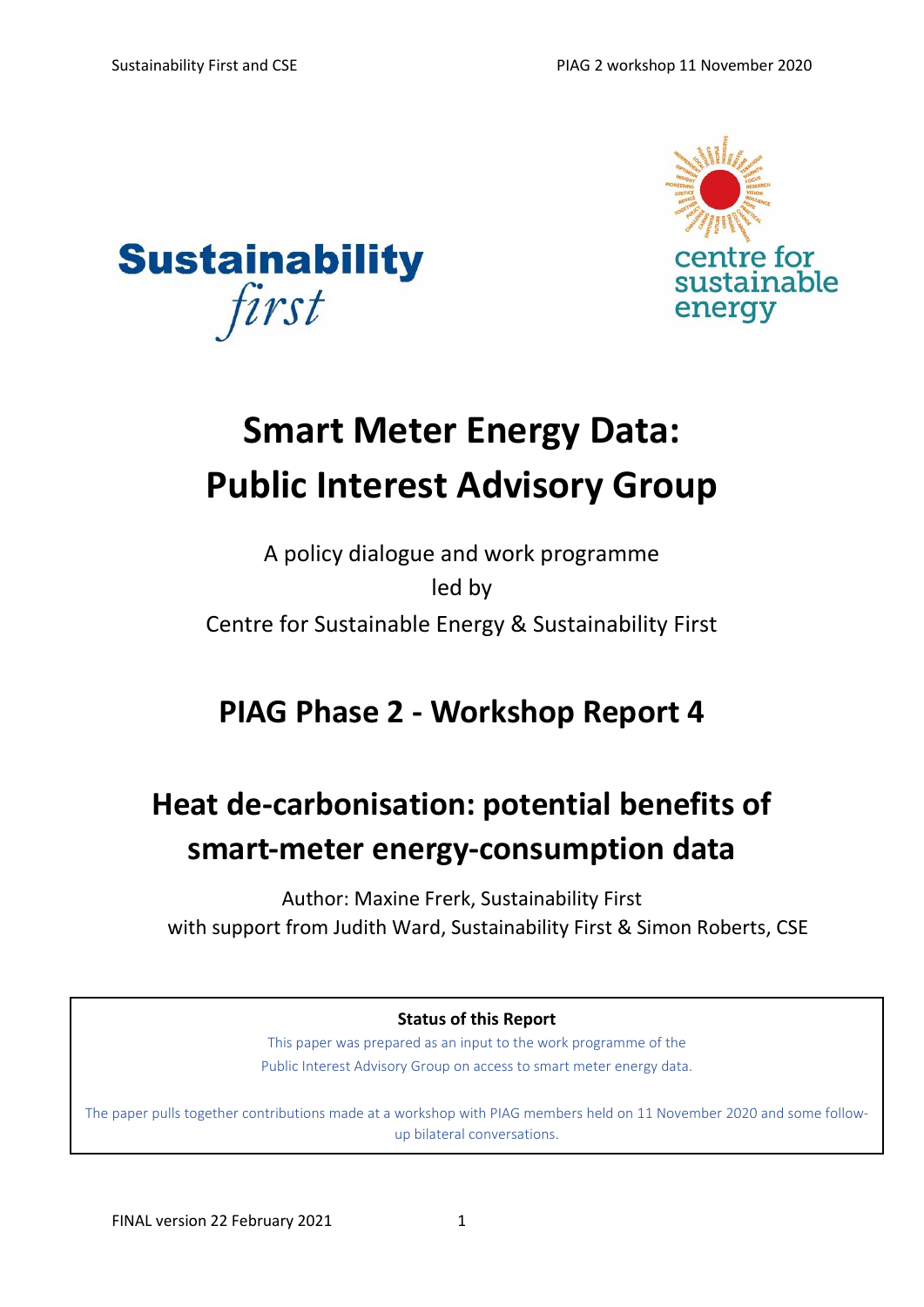### **Sustainability First & CSE PIAG**

(Public Interest Advisory Group on access to smart meter data for a public-interest purpose)

#### **Workshop 4 Report**

### **Heat de-carbonisation: potential benefits of smart-meter energyconsumption data**

#### **PIAG Workshop – 11 November 2020**

#### **Summary**

Heat de-carbonisation is one of the biggest challenges that GB needs to address if it is to meet net zero by 2050. The consensus from this fourth PIAG workshop was that there is a paucity of data around patterns of domestic heat usage that could help inform key policy decisions. Heat policy in particular has the feature of requiring far-reaching physical change in 27 million homes. Policy makers will need to understand how changes will impact on household budgets and comfort levels across the population if politicians are to have the confidence to take the decisions required. Smart meter data should be a key enabler to filling this evidence gap.

Insight into individual patterns of heat-usage have long been fundamental from an affordability and fuel-poverty standpoint. However, from a system perspective, insight into individual patterns of usage has historically been less important: the gas network is inherently flexible and (other than Economy 7) relatively little heat is currently electric. With a move to de-carbonisation of heat, a better understanding of patterns of demand across seasons and times of day by geography will be important in attempting to then anticipate how this will translate into demands on the electricity or future hydrogen system.

The discussion at the workshop was framed around a number of areas where smart meter data could provide important additional evidence. These covered:

- Understanding and improving the **energy performance of buildings**, using smart meter data to provide evidence on actual rather than modelled consumption. This is important in developing plans for energy efficiency retrofit and for testing the "performance gap" on new build properties. The BEIS SMETER programme and a similar UCL SERL project should help with this.

- Improved evidence on **user behaviours** and how patterns of heat demand vary with house type and socio-demographics, as well as personal preference. Understanding the extent to which people tend to use bursts of heat in the morning and evening or maintain a steady temperature through the day will affect the acceptability of heat pumps as main-stream heating appliances and how they are used. Actual usage data could also help scale the problem of under-heating among those in fuel poverty.

- Improved understanding of **gas usage**. While the focus of most policy thinking to date has been on gas-usage for space heating, **hot water** has been estimated to account for 22% of annual household gas demand but this will vary – potentially significantly – by household. Granular gas consumption data could shed light on the present heat / hot-water split and the potential for future net-zero hotwater alternatives (eg by comparing summer and winter usage).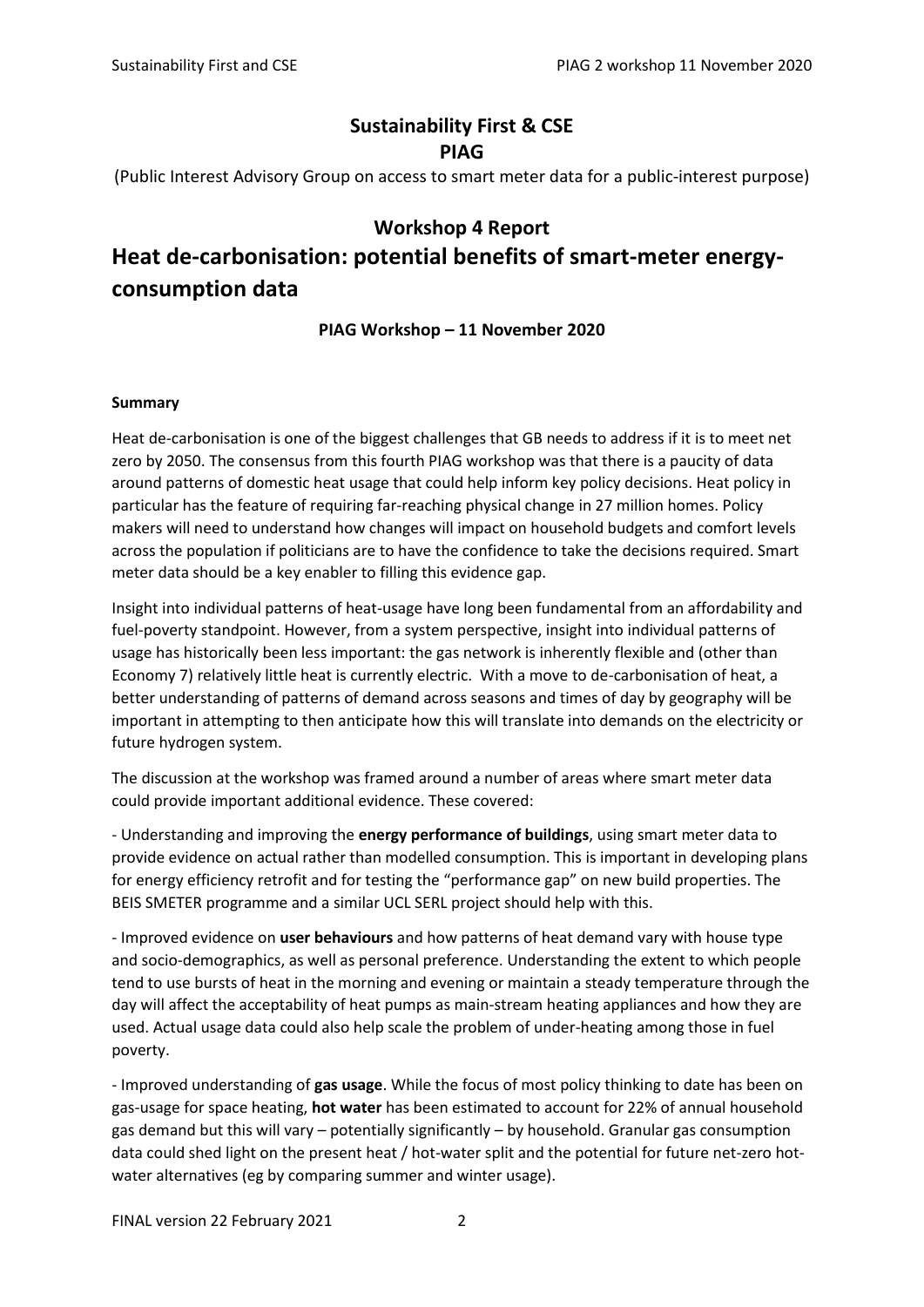- Improved understanding of **electric heating** and how heat pump electricity consumption varies in practice across the day and across seasons. This is important to the policy debate and to DNOs. More and wider evidence on heat pump performance (including running costs) could also be key to helping households have the confidence to invest in an unfamiliar technology.

- More informed **policy making and delivery** of heat programmes, linked to the previous workshop on the value of smart meter data in developing Local Area Energy Plans.

In the first phase of PIAG we had highlighted that little attention was paid to gas data and that gas networks were not collecting daily or half-hourly smart-meter data themselves which limited the options for providing wider access to aggregated or anonymised gas data. It was accepted that this was reasonable historically but that a stronger focus on gas was now required, given its role as the principal fuel for heating today and the need to phase out its use to meet the net zero target.

The UCL Smart Energy Research Laboratory (SERL) is collecting half-hourly gas smart-meter data and is a key resource that could provide additional evidence on heat. Some interesting projects are being developed utilising the smart-meter data linked to socio-demographic information, external temperature and the behavioural questionnaire completed by all participants. However, as previously, we noted that the size of the UCL SERL sample (10K homes) limits the scope for this to be used for local area planning, for example, and there may be particular housing types (apartment blocks, electrically heated homes) that are significantly under-represented as there is not a SMETS solution for them yet. As recommended in the PIAG Phase 1 Report we would like UCL SERL to consider ways in which summary statistics and anonymised records from SERL can be made more widely available, including to other non-academic researchers.

Two basic questions about current gaps in available heat-data were raised in the workshop discussion. The first was whether internal temperature data was needed as well as smart-meter data. It was felt that this would be very valuable but that the smart meter data would still be of value without it. The second was whether the analytical focus should be on the modelled typical performance of the building itself - or, whether one needed actual usage data to understand variations in behaviour, including likely under-heating. The conclusion was that both data-items are important but that the distinction needs to be better understood.

Given the urgency of national policy-making and decisions around heat, the group were keen to find ways to capture better data in the near term, from whatever sources were available. At the same time, it was clear that it continued to be very important to explore options for obtaining wider access to aggregated or anonymised smart meter data in the longer term.

Since the workshop we have identified a number of additional near-term sources of data relevant to heat demand, including an energy usage Follow-Up survey that BEIS have carried out with English Housing Survey participants, due to be published shortly.

The paper reinforces a number of the recommendations from the first phase of the PIAG work as well as identifying other potential opportunities for improving heat analysis in both the near and medium-term.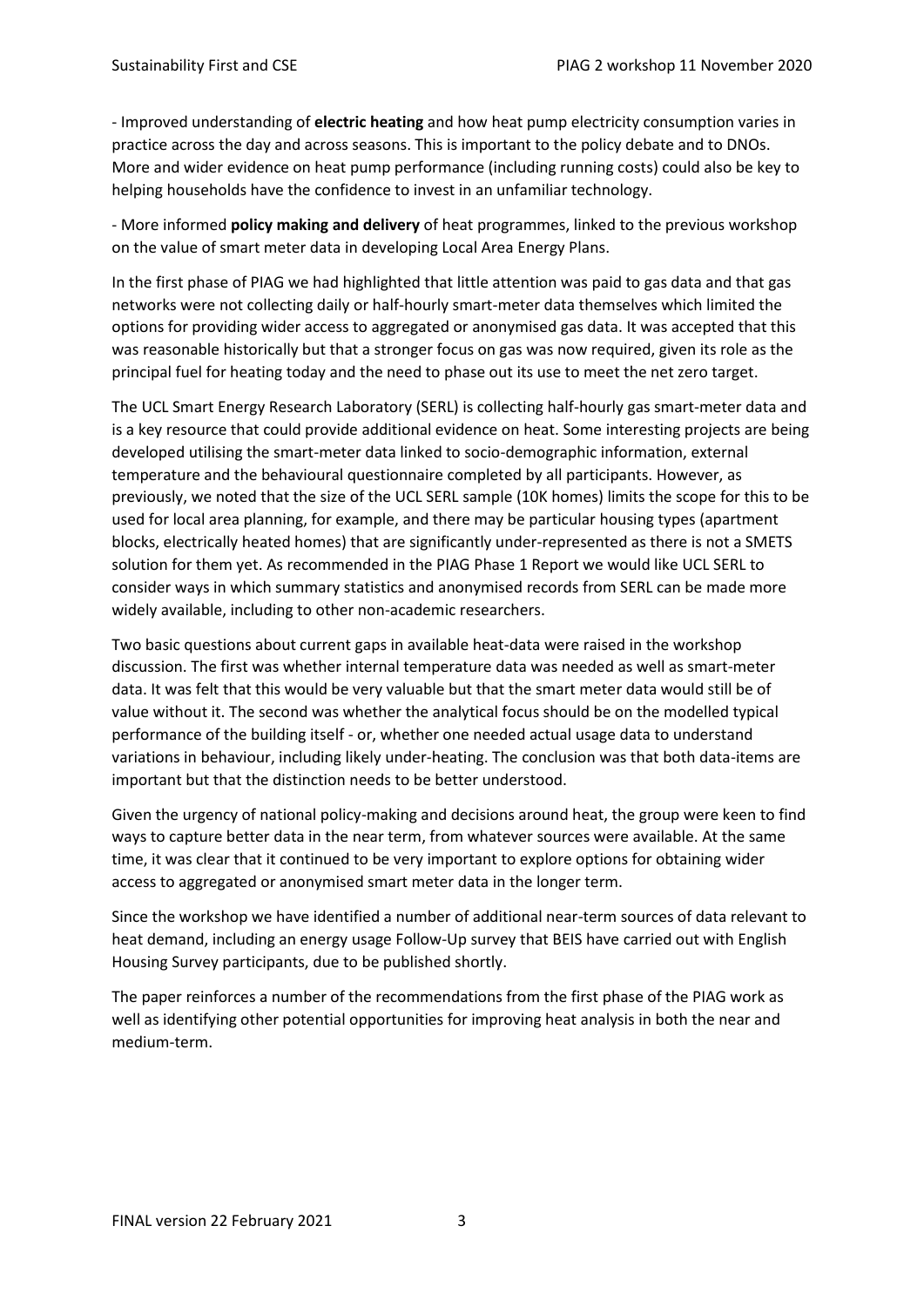#### *Introduction*

This fourth workshop in Phase 2 of PIAG explored the potential uses of smart meter data to help inform the policy decisions that need to be taken on heat de-carbonisation. This discussion was timely given that BEIS would be publishing an Energy White Paper shortly (now published) plus a Buildings and Heat strategy early in 2021. The Scottish Government would also be producing a Buildings and Heat strategy shortly while the CCC would cover heat to some degree as part of their 6<sup>th</sup> carbon budget in December 2020. Phase 1 of the PIAG work had highlighted the lack of focus on gas smart-meter data as an analytical resource and through this workshop we hoped to redress that balance.

This report draws on a number of conversations held with stakeholders ahead of the workshop as well as the presentations and discussions at the workshop itself, and some follow-up discussions afterwards. The slides from the workshop are available at PIAG - [Workshop 4 Slides -](https://d37809f7-dc9f-4c4f-835a-410a5acfa633.filesusr.com/ugd/ea9deb_587613bba3b8410aa3e306de09b58de9.pdf) Heat .

The de-carbonisation of heat is acknowledged to be one of the major challenges in meeting net zero by 2050 with no clear roadmap at present. Improving the thermal efficiency of buildings is accepted as being an essential no/low regrets step – but one that remains difficult to deliver. Beyond that, different pathways for heat are envisaged in terms of electrification (primarily using heat pumps), repurposing parts of the gas grid to use hydrogen and some use of district heating (with a low carbon heat source). The expectation is that the best solution may well vary by region and hence Local Area Energy Plans, developed by devolved and local government, are expected to cover heat, but set within a national framework. There is also debate around how best to encourage consumers to replace their heating systems with very different alternatives and whether heat as a service models could play a far more significant role.

As context, one of the most influentia[l graphs](https://image.slidesharecdn.com/grantwilsonwhyenergystorage-150129140447-conversion-gate01/95/why-energy-storage-grant-wilson-8-638.jpg?cb=1422540959) in the heat decarbonisation debate, produced by Grant Wilson of Birmingham University, highlights the very strong seasonal pattern in gas demand. The frequency with which this graph is used in presentations on heat policy shows the added value of more granular data to help scope the heat de-carbonisation challenge and in particular to scale the additional electricity capacity that would be required to cope with a significantly greater winter heating peak. However, this is a national picture built up from total gas consumption by LDZ (including industry and generation). Access to aggregated smart meter data would enable the particular contribution of domestic heat demand to be separated out and geographical differences to be explored, alongside the effects of more efficient heating.

Given the scale of the heat-decarbonisation challenge, little attention is being given to the potential use of gas smart meter data to help gain considerably better insight on current heating patterns, to inform these very significant policy choices. The workshop explored a number of areas where smart meter data (in an aggregated or anonymised form) could be of value. These can be grouped under five themes, discussed further below:

- Understanding and improving the energy performance of buildings
- Understanding user behaviour
- Unpacking gas usage (space heat v hot water)
- Understanding electric heating
- Informing policy choices and delivering de-carbonised heat

The paper then sets out a number of additional potential sources of data on gas usage and finishes with some reflections and conclusions.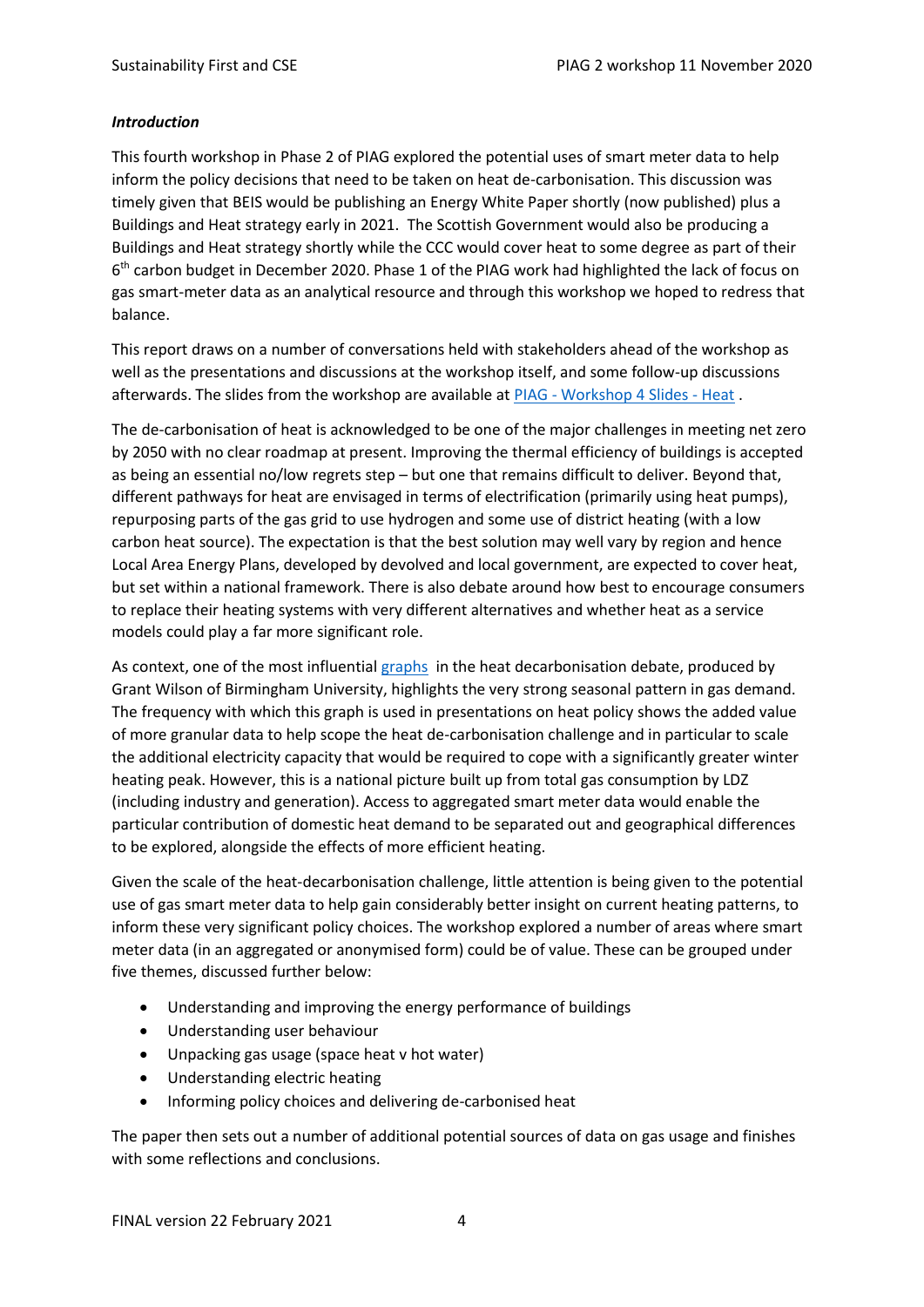#### *Understanding and improving the energy performance of buildings*

Understanding the current energy performance of properties is important both for policy makers and for individuals thinking about retrofit options, with improved thermal efficiency acknowledged to be a no/low regrets option that would be needed under any future heat pathway.

The workshop discussed three broad areas in which smart meter data could play a role – in enabling smart Energy Performance Certificates which would be more reliable measures of thermal performance; in facilitating assessments of interventions through modelling based on more granular data than the current estimated annual energy usage data that is used; and in refining the domestic energy models used to assess policies.

#### *Energy Performance Certificates*

MHCLG have recently published an [Action Plan](https://www.gov.uk/government/consultations/energy-performance-certificates-in-buildings-call-for-evidence) on Energy Performance Certificates (EPCs) which reinforces the importance of better information in this area and references their ambition to make use of smart meter data to create smart EPCs. As well as working with assessors to improve the quality of EPCs they are also looking at attaching a UPRN (unique property reference number) to the EPC which will make it easier to link it with other data, and are working with the ONS to identify potential opportunities, taking account of data protection requirements.

On the use of smart meter data to create **smart EPCs**, BEIS has funded a number of welcome innovation projects as part of their SMETER (smart meter enabled thermal efficiency ratings) programme. The overall aim of the programme is to create new methodologies for calculating a Heat Transfer Coefficient (HTC) for a dwelling. At present, the best available method to measure an HTC is the co-heating test, but this is expensive and requires a two-week monitoring period in a vacant property.

At the workshop CSE provided an update on their project as part of the SMETER programme where they have been working with the University of Bristol to trial machine learning methods with easyto-obtain data, i.e. half hourly gas and electricity readings, plus average internal temperature data and external temperature data. They were using *simulated* data to train their algorithms which would then be tested against smart meter data from a sample of 30 houses that had undergone a comprehensive HTC survey. The ability to use *actual* smart meter data to train the algorithms would be a clear benefit from wider access to that data.

It was acknowledged at the workshop that the UCL SERL database is particularly valuable for looking at heat issues as it links smart meter data with EPC data, external temperature, demographic data and the results of a survey (including eg heating arrangements) that participants are asked to complete. The SERL database is being used for a Smart EPC project as part of the CREDS research programme.

Aside from being easier to produce, the benefit of smart EPCs is that they allow you to look at both "as built" and "as used" energy consumption not just "as designed". There is wide interest (eg from CCC, GLA and CIBSE) in using these techniques to measure the "performance gap" on new build properties between claimed and actual building efficiency, to help inform development of future building regulations plus approaches to compliance.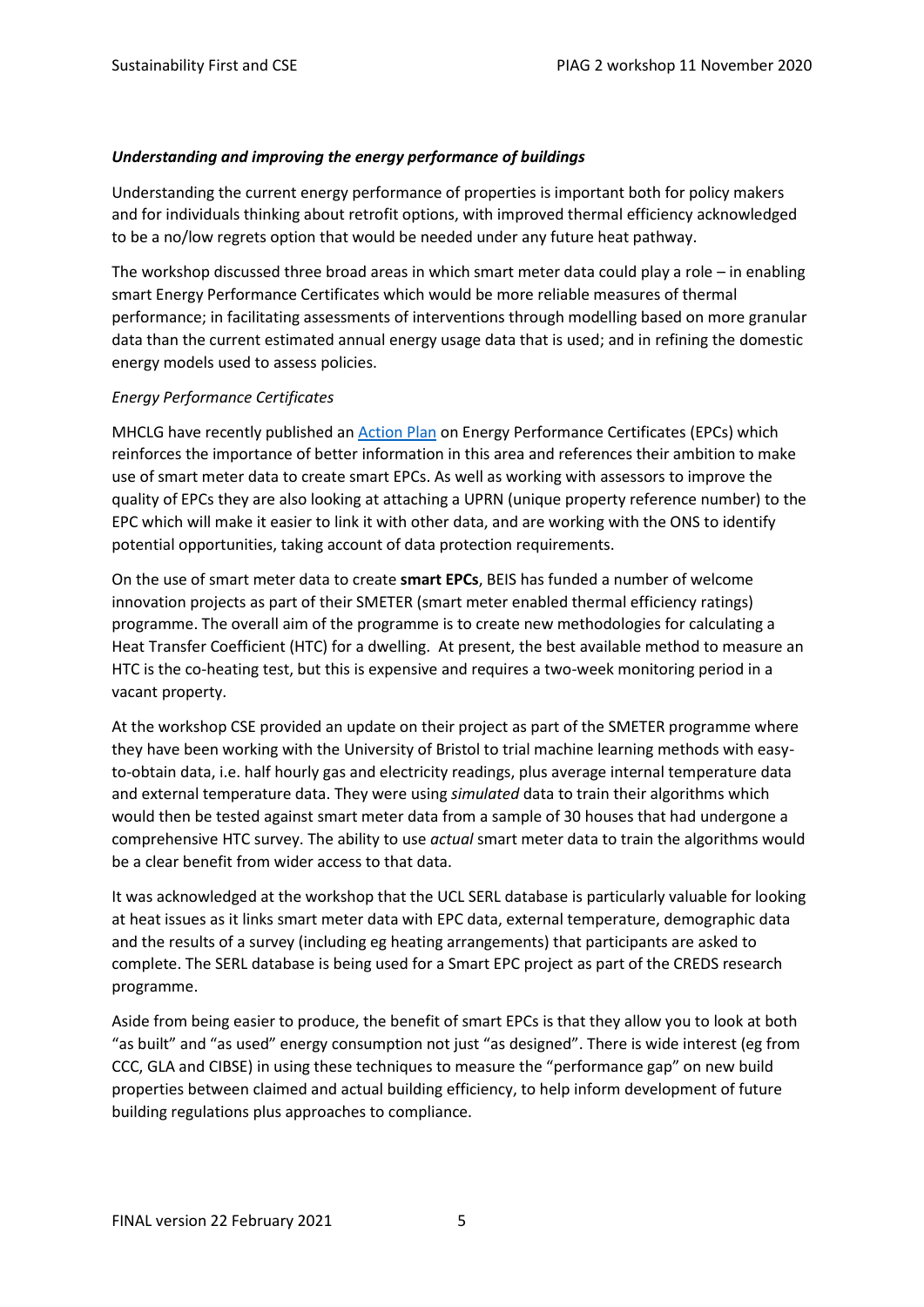Improving the accuracy of EPC ratings is also very important given they underpin a number of other policies including eligibility for funding through the RHI or Green Homes Grant plus minimum energy efficiency standards in the private rented sector (PRS MEES).

More accurate EPCs should also increase trust in the assigned EPC ratings and hence increase the extent to which they influence property purchase / rental decisions. They could also make it easier to identify dwellings to target for energy efficiency measures and to provide affordable warmth energy advice.

For similar reasons the CCC have recommended the use of "Green Passports" for buildings which would provide detailed guidance on the actions required – and already undertaken – to improve a building's energy efficiency and comfort, based on building fabric and operational data. They could include a digital EPC and in future could provide more information including linking to smart meter data with the customer's consent.

In summary, wider access to aggregated / anonymised smart meter data would be of value both in developing methodologies for generating reliable smart EPCs and then rolling these out.

#### *Assessment of interventions*

The second opportunity highlighted by both the CCC and UCL would be to use smart meter data to **analyse the impacts of installing energy efficiency and other measures**. At present this is typically done using BEIS NEED data (National Energy Efficiency Data). This is based on annual estimated consumption data inputted to the sub-national energy consumption statistics <sup>1</sup>via suppliers. As discussed at the first workshop the ability to use smart meter data to provide more accurate and more granular data inputs into NEED would represent a very significant improvement – with many wider analytical benefits - even if this was only monthly consumption and maximum demand data to start with.

UCL presented their view of how smart meter data could be used to assess the impacts of energy efficiency interventions by training models on the data - pre-intervention to take account of weather etc - and then comparing the modelled and actual consumption post-intervention. This would enable more accurate, low-cost and rapid performance evaluation of energy efficiency measures and flexibility services – looking at the energy, carbon and bill impacts. As part of the SENS (Smart Energy Savings) programme<sup>2</sup> BEIS have provided funding to SERL to collect energy consumption data from trial households (with customer consent) to enable the evaluation of the SENS projects, which include innovations like tailored energy efficiency advice using smart meter data and energy-aware smart thermostats.

#### *Improved modelling*

MHCLG said at the workshop in January 2020 that they were interested in using smart meter data to "**validate**" the existing Building Research Establishment **Domestic Energy Model** (BREDEM) which

<sup>1</sup> See Workshop Report 1 for more explanation of the annual estimated reads - Government approaches to published data and statistics for energy consumption. April 2020.

[https://d37809f7-dc9f-4c4f-835a-410a5acfa633.filesusr.com/ugd/ea9deb\\_093531e8c1b748659aa74263da4707d1.pdf](https://d37809f7-dc9f-4c4f-835a-410a5acfa633.filesusr.com/ugd/ea9deb_093531e8c1b748659aa74263da4707d1.pdf)

<sup>&</sup>lt;sup>2</sup> A BEIS programme to develop and trial innovative feedback, products and services that use smart-meter data to help households reduce their energy consumption

<https://www.gov.uk/government/publications/smart-energy-savings-sens-competition>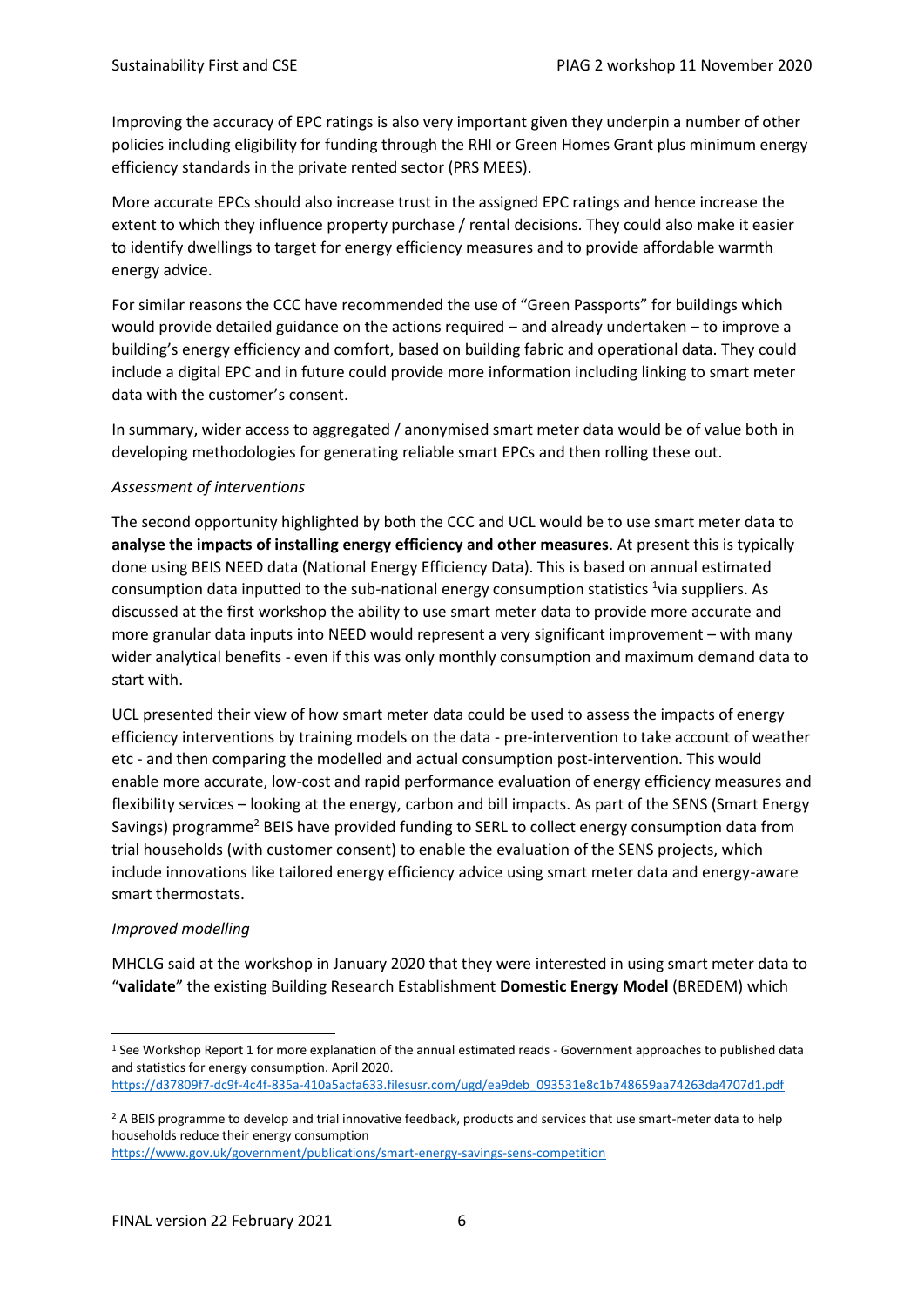underpins most analysis of heat policy options. Academic research<sup>3</sup> looking at NEED data versus modelled consumption has shown a significant disparity. However, it was noted at that workshop that there was an important distinction between the *modelled* data which represents the level of heating needed to achieve defined acceptable temperatures and *actual* consumption. The issue is not simply about validating the model. It is also about understanding the problem of under-heating, a concern of fuel poverty groups like NEA, plus understanding behavioural differences as discussed below.

That said there would be clear value in using smart meter data to help with better modelling of energy performance. This is key to both policy development and also, as discussed at workshop 3, to Local Area Energy Planning.

#### *Understanding household behaviours around heat*

The BEIS 2018 "[Summary of Evidence](https://assets.publishing.service.gov.uk/government/uploads/system/uploads/attachment_data/file/766109/decarbonising-heating.pdf)" on heat focussed primarily on the technical characteristics of different options with the demand side picture drawing purely on national energy use statistics with no evidence on how individual customer usage patterns might vary. Some work has been done subsequently looking, for example, at "hard to decarbonise" properties<sup>4</sup> – including smaller homes where heat pumps are not an option – but this is based on modelled energy consumption not real data.

Different forms of heat have different features (steady heat v quick response). Understanding how different households use heating at present could provide insights into their expectations of alternative heat solutions in the future and how they might tend to use the replacement technology which in turn has implications for grid requirements and flexibility.

Smart meter data could be used to understand current heating patterns and how this varies by age and demographic (eg number of people in the household and whether people are at home all day) as well as by geography. As discussed in workshop 2, Jacopo Torriti from Reading University has been using diary data to understand time spent on different activities and how this varies by season which could have a bearing on heat requirements. Smart meter data linked to demographic information could help build this crucial broader understanding.

The ESC talked at the workshop about their Living Lab project. The Living Lab is a real-world trial facility of 100 connected homes, expanding to 200 later this year, where innovative businesses can rapidly design, market-test and launch smart energy products and services. For example, they were able to explore use of hybrid heat pumps – running initially as gas only, then hybrid and finally heat pump only – carrying out before-and-after analysis to understand the energy consumption, bill impacts and consumer feedback on comfort.

<sup>3</sup> A.J. Summerfield, T. Oreszczyn, J. Palmer, I.G. Hamilton, F.G.N. Li, J. Crawley, R.J. Lowe, What do empirical findings reveal about modelled energy demand and energy ratings? Comparisons of gas consumption across the English residential sector, Energy Policy Volume 129, 2019 <http://www.sciencedirect.com/science/article/pii/S0301421519301168>

<sup>4</sup> Analysis on abating direct emissions from 'hard-to-decarbonise' homes. Element Energy & UCL for the CCC. July 2019 [https://www.theccc.org.uk/publication/analysis-on-abating-direct-emissions-from-hard-to-decarbonise-homes-element](https://www.theccc.org.uk/publication/analysis-on-abating-direct-emissions-from-hard-to-decarbonise-homes-element-energy-ucl/)[energy-ucl/](https://www.theccc.org.uk/publication/analysis-on-abating-direct-emissions-from-hard-to-decarbonise-homes-element-energy-ucl/)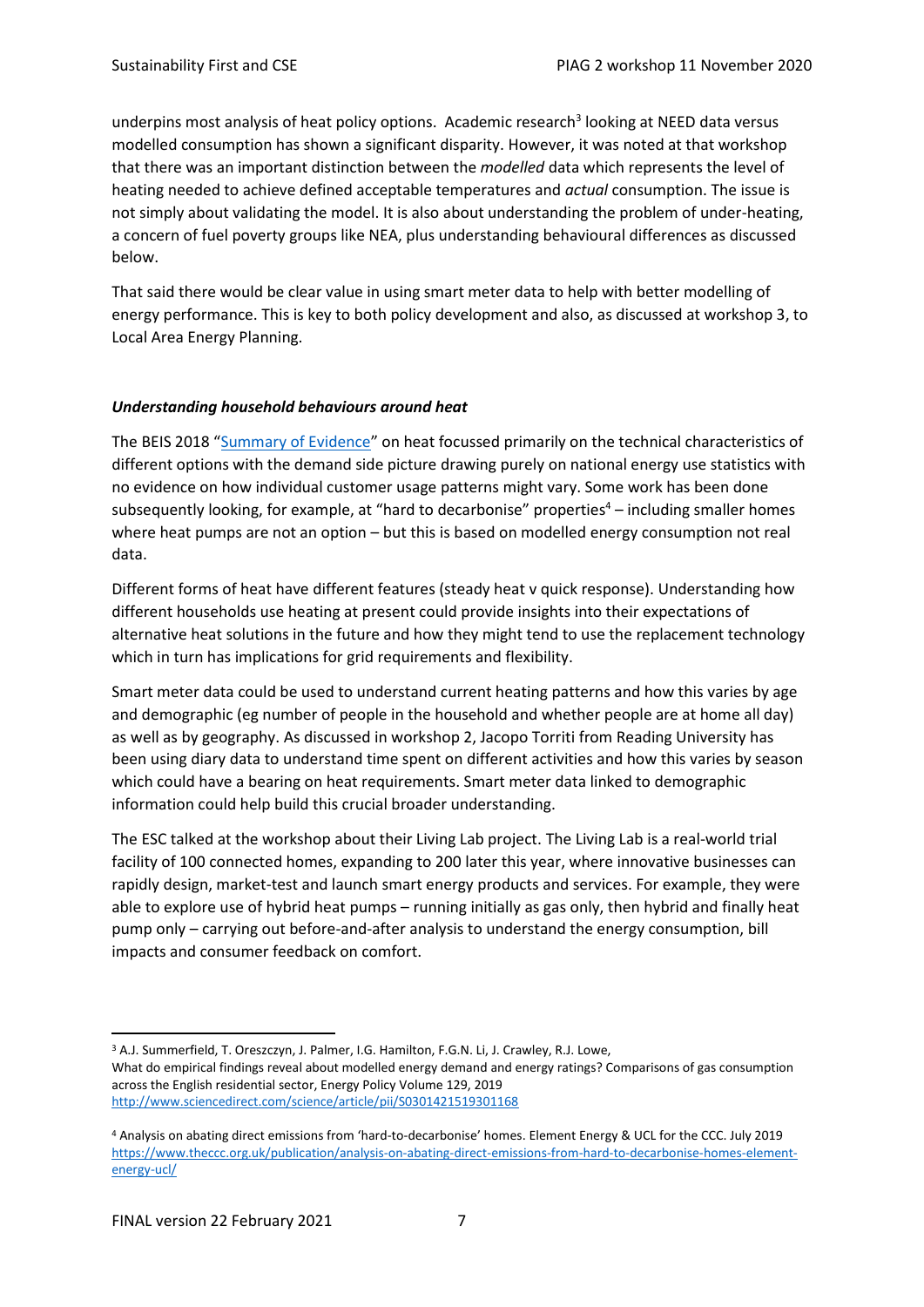The value of the Living Lab is that it allows trials to be set up quickly and issues to be explored in depth, including looking at combinations of interventions eg heat, EV, batteries, solar. However, the sample size is small and the participants will be subject to multiple interventions. The ability to test key findings about heat behaviours with a much larger dataset would be a benefit of wider access to smart meter data.

The ESC also suggested that access to a larger dataset of this kind could be used to develop a broader set of energy usage profiles and archetypes. As discussed at workshop 3, this would be one way to deliver benefits from smart meter data in the near term without necessarily making granular smart meter data more widely available. The idea of archetypes was supported by academics at the workshop and could offer a valuable way forward provided that a diverse enough set of property types and geographies were considered alongside an improved understanding of the range of behavioural influences.

Actual energy consumption will depend on a range of contextual and cultural factors within the home, such as who controls the thermostat. It was noted that putting the same appliances into identical houses could often result in very different outcomes in terms of energy consumption. Again there are questions about whether desired comfort levels are being reached and, as noted above, internal temperature data would help in understanding that.

#### *Unpacking gas usage for space heat v hot water*

While the policy discussion is primarily couched around space heating, gas is also used for hot water (and cooking) and this balance is not well understood. Looking at patterns of gas usage across the seasons and by time of day could allow more robust assumptions to be made around the breakdown between different categories of usage – and how these vary by household.

The BEIS publication Energy Consumption in the UK<sup>5</sup> shows that 22% of domestic gas consumption is estimated to be for hot water (with 76% for space heating and 2% for cooking) but this is based on modelled data.

The balance between space and hot water heating can also be expected to vary significantly by household. For smaller, energy efficient properties the space heat requirement will be low and hence most of the gas demand will be for hot water. Understanding the diversity of demand, not just the average, is important for electricity distribution networks as heat is electrified.

An additional complexity is that hot water can be either stored in a hot water tank or provided instantaneously. For gas, this distinction does not matter too much as there is flexibility via line-pack in the gas network. For the future, in an electric heat world, this difference would have significant implications for the grid and the opportunities for flexibility from hot-water. Again there is potential for smart meter data to be used to understand a great deal more about how hot-water is heated today and likely future system impacts of changes to water heating.

The only actual data we could locate on domestic hot water consumption was a Defr[a study](https://assets.publishing.service.gov.uk/government/uploads/system/uploads/attachment_data/file/48188/3147-measure-domestic-hot-water-consump.pdf) from 2008 based on 120 homes. This is still used by BRE for their modelling, including estimates of hot water usage in assessing heat pump efficiency where the[y acknowledge](https://www.bregroup.com/heatpumpefficiency/hot-water-consumption#:~:text=Hot%20water%20consumption%20Hot%20water%20consumption%20is%20normally,approx.%2080%20litres%20of%20hot%20water%20at%2055%C2%B0C%29) the potential for the usage to vary from that assumed.

<sup>5</sup> Taken from end use tables - <https://www.gov.uk/government/statistics/energy-consumption-in-the-uk>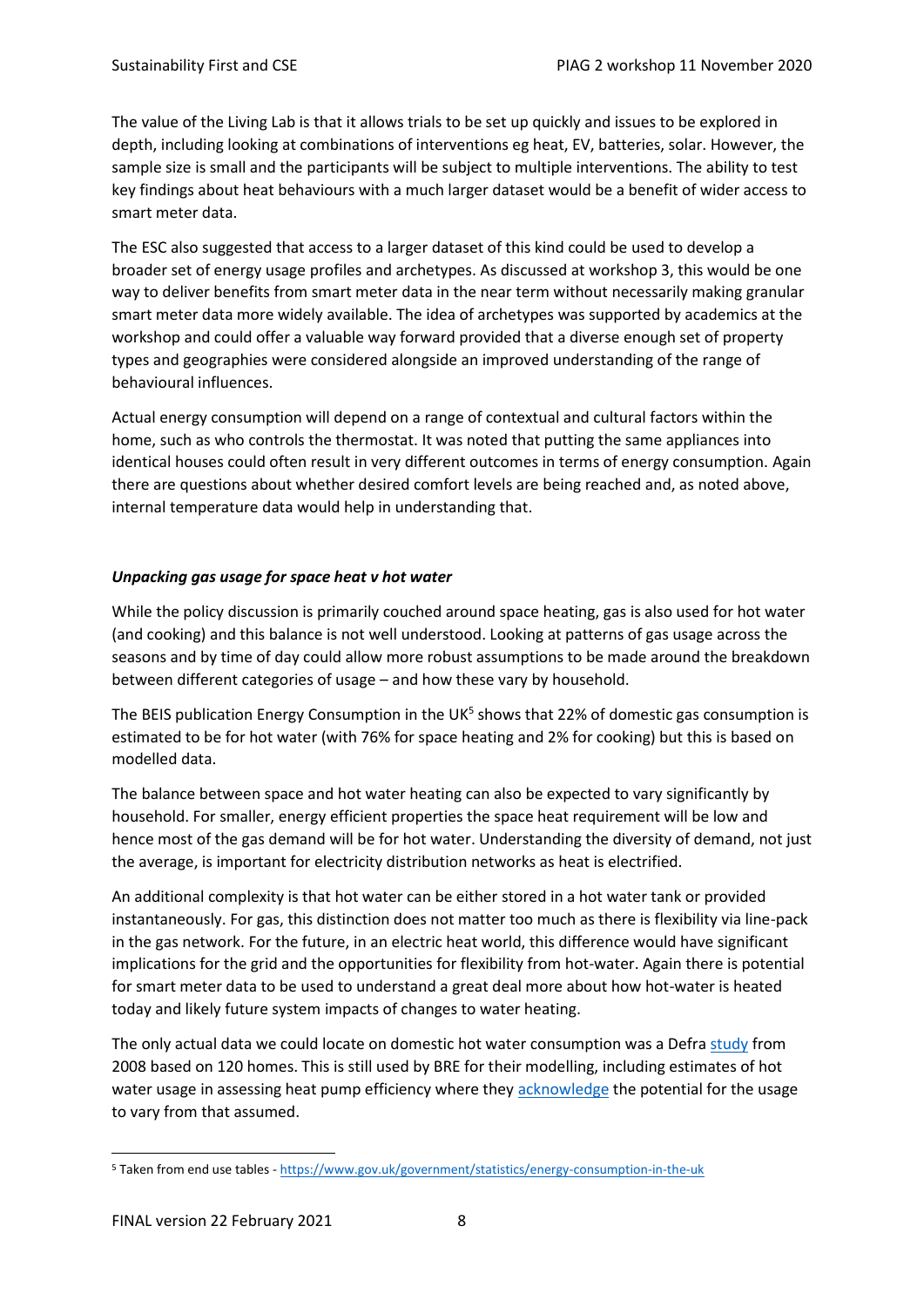It was confirmed at the workshop that we currently lack even a basic understanding of how hot water demand varies over the day, across the week or between seasons, or its relative materiality in the gas and electricity systems. Smart meter data could help with this.

Hot water tanks are of particular interest in the context of the electrification of heat as they are a thermal store and hence can provide essential flexibility to the system. At the workshop Ecuity presented on their pilot to use hot water tanks to provide DSR services, in particular Fast Frequency Response to National Grid ESO. They have not been able to use smart meters to effect the load control (because of technology limitations) or to audit the DSR delivered (which requires highly granular data – down to 1 second). However our assumption is that smart meter data could potentially be of value in assessing the scale of the opportunities like this.

Given the importance of thermal stores to a cost-effective transition, it is concerning that the number of hot water tanks in homes has reduced sharply over the past decade, largely due to the uptake of combi-boilers. The latest [English Housing survey](https://assets.publishing.service.gov.uk/government/uploads/system/uploads/attachment_data/file/898344/Energy_Report.pdf) reports that the proportion of dwellings with central heating with a separate hot water cylinder has decreased from almost half of the stock (48%) in 2008 to just over a third (34%) in 2018. Again, better data could help in tracking this more closely and understanding the impacts of this major shift.

#### *Understanding electric heating*

In preparing for this workshop a number of stakeholders asked about the availability of robust information on the **energy performance of heat pumps** in a GB context and whether they are being used in the way they are designed / expected to be used. This is needed to understand the grid implications of increased heat pump take-up, including the level of flexibility that heat-pumps could deliver, to inform policy choices. Comparing detailed performance data from smart heat pump trials with larger data-sets of electricity smart meter data could potentially help "train" models using smart meter data and hence allow fuller evidence to be gathered relatively easily from smart meters as heat pumps are rolled out more widely.

Given the importance of flexibility in heating loads to avoid undue strain on the electricity grid, the CCC highlighted the potential value in smart meter data to build a better understanding of the potential for pre-heating homes, linked to the energy performance of homes discussed above.

Richard Carmichael of Imperial College has been looking at the potential for smart, flexible electric heating systems and acknowledged the paucity of data around gas usage to provide insights into patterns of usage. In his latest [report](https://spiral.imperial.ac.uk:8443/handle/10044/1/82290) he had to use data from a study of 19 homes in 2006/7 to get a simple time of use profile for domestic gas consumption. He is now exploring the potential to gather energy data from new heat pump users – ideally getting BEIS to make provision of smart-meter data a condition of getting RHI funding. This would allow an assessment to be made of the real-world performance of heat pumps.

With **hybrid heat pumps** there is an additional need to understand how the gas and electricity consumption is balanced in practice and when the pump operates in different modes. Very few datasets exist that bring together gas and electricity demand data but this will become increasingly important for developing a whole-systems approach to heat.

Through the Electrification of Heat demonstration [project](https://es.catapult.org.uk/impact/projects/electrification-of-heat-demonstration/) BEIS is funding the installation of 750 heat pumps (including some hybrid heat pumps) in order to provide the evidence on the feasibility of a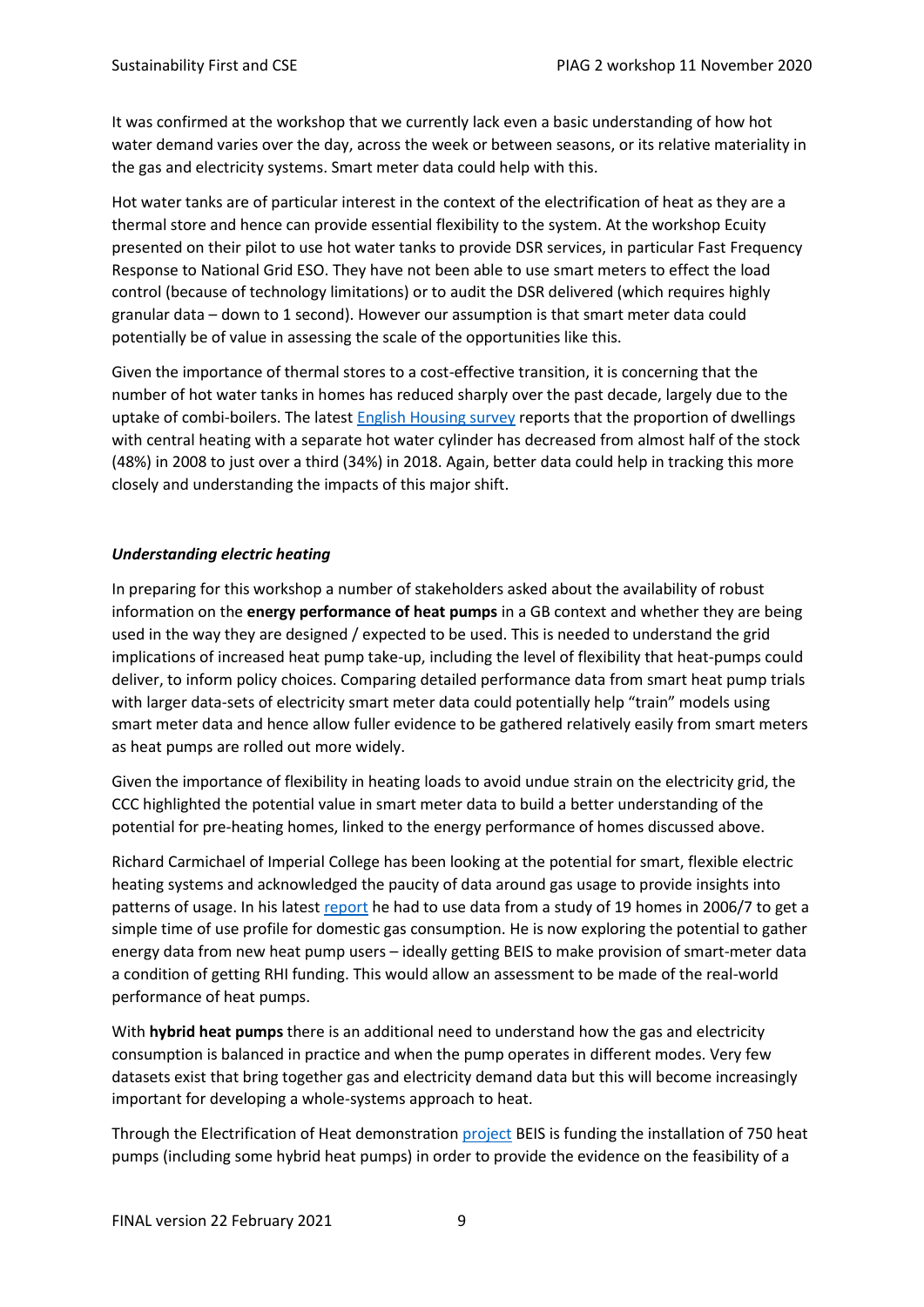large-scale rollout. As a part of this they will be collecting highly granular data on heat provision through heat meters and they expect that data to be made available, possibly later this year.

However, they have not sought to collect electricity consumption data given the additional complexities that would have entailed. This feels like a missed opportunity to get a clearer picture of both the thermal performance of the dwellings (and how that is influencing heat pump performance and consumption) and the potential grid impacts of significant levels of heat pump installations. Now that the SERL system is up and running it should be relatively easy for similar projects going forward to collect smart meter data from participating households who have smart meters.

Finally, it is worth remembering that currently ~2.2 million homes are electrically heated of which 1.4 million use electric storage heaters. Understanding of heat use in these electrically heated homes is very poor as set out in a recent Grid Edge Policy report on **smart electric storage heaters**<sup>6</sup> which argued there was a potential role for flexible smart storage heating in smaller, more energy efficient properties. One of the report's recommendations was that better data on household electricity usage at different times / rates would allow Ofgem to better understand the impacts of their policy decisions on this critical group of customers.

The report also noted that many new build properties are apparently being fitted with direct electric heating (as lowest up-front cost for the developer) and instantaneous electric showers rather than hot water tanks (to save space). Using smart meter data to monitor electricity consumption in these new build properties could help inform thinking around future building standards and compliance with current standards.

#### *Informing policy choices and delivering heat-decarbonisation*

Having an improved understanding of current heat usage and behaviours as set out above would help inform the policy choices around future heat sources and support evaluation as solutions are rolled out. Given the variety of property types, lifestyles and household preferences there has to be an element of "**horses for courses**" and understanding the range of impacts across different demographics and heat behaviours is important in setting policy and **ensuring proposals are "fair".**

Recognising the importance of local geography in future decisions on heat, and the varying climate ambitions of local authorities, there is a growing emphasis on the development of Local Area Energy Plans. As discussed in workshop 3, the development of **Local Area Energy Plans** requires a view of the heat load by geography (alongside EPC and other data) to inform consideration of the different options that exist for heat in an area, as part of a whole systems view.

Having a better understanding of current heat usage could also help inform policy decisions around changes needed to **facilitate new business models** such as **heat as a service** and also to assess the case for funding support to be provided for new variants of heat pump and other potential solutions.

At the workshop Delta-EE drew on their work in the UK and Europe to reflect on how smart meter data could help shape the market for heat. In line with the structure of this paper they started with understanding the base case: how and when do people use heat and hot water and how do heating

<sup>6</sup> 'An Electric Heat Pathway: Looking Beyond Heatpumps'. Maxine Frerk. Grid Edge Policy - available[here](https://www.ssen.co.uk/WorkArea/DownloadAsset.aspx?id=19155)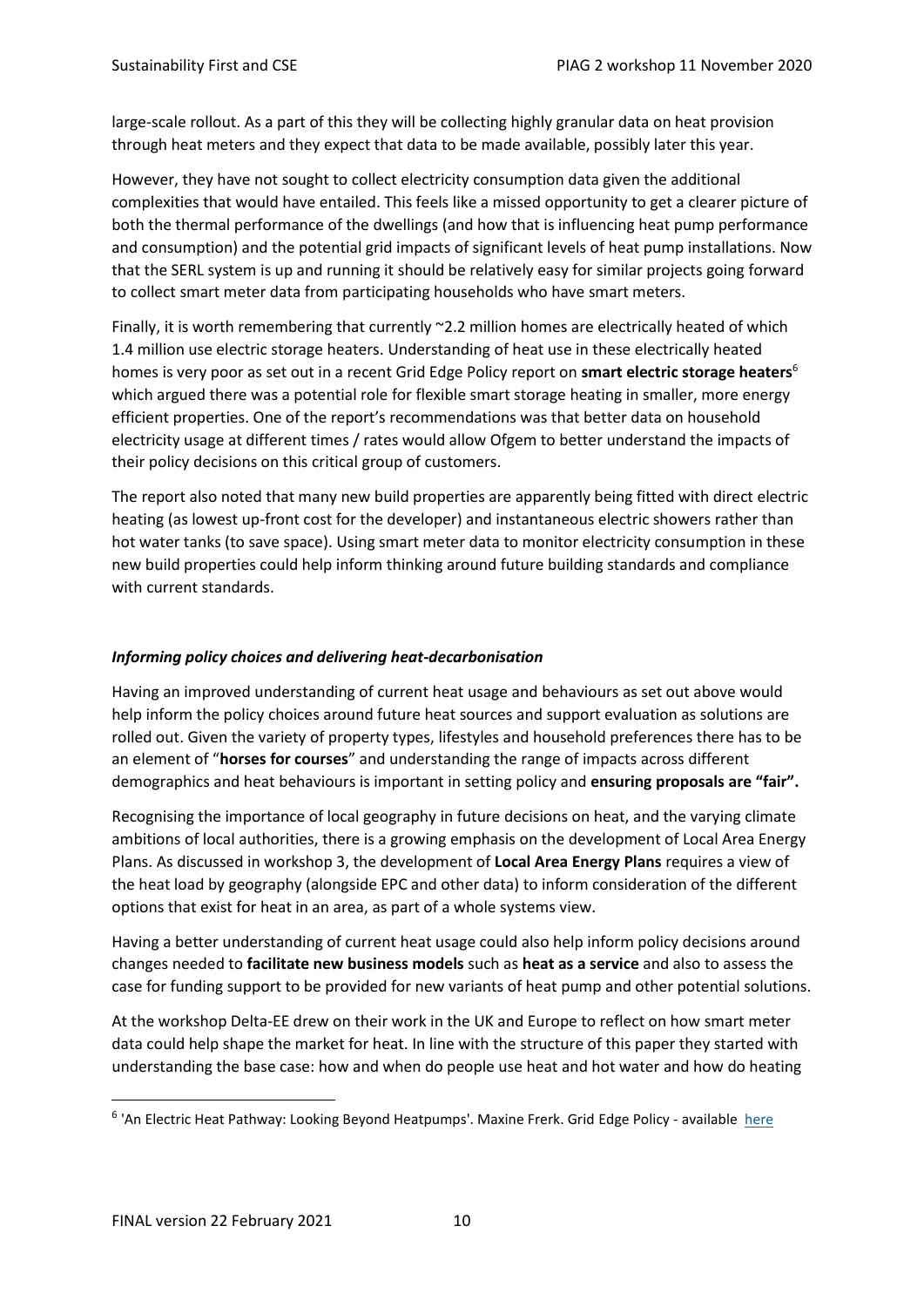systems perform? They then talked about how to enable markets that support de-carbonisation: how could timing of heat use be influenced and how could data be used to enable new services? The focus on timing is important given that the value – and current carbon footprint - of energy is increasingly defined by the *timing* of demand, not just the volume of demand. Smart meter data is critical to **enabling this flexibility market**. Equally, Heat as a Service is projected to grow significantly this decade (upto perhaps 10% of the market by 2030 compared to 1% today), and could play a key role in enabling decarbonisation of heat. Smart meter data is a core enabler of this heat services market as potential providers look to develop their offerings.

Turning to delivery, widespread electrification of heat will create **challenges for distribution networks**. As highlighted in workshop 2, spatial variations in where heat pumps are installed (scattered or clustered) can have a big impact on the level of network investment required. While in theory DNOs should be notified when heat pumps are installed, this only happens in around 50% of cases. UKPN suggested networks could use smart meter data (with machine learning) to help track uptake and to identify potential growth areas and pinch points. Using smart meter data in this way could help initial identification of where investment in more costly LV monitoring equipment is needed, which can then be used to assess the case for procuring flexibility / reinforcement.

Collecting evidence on the actual performance of heat pumps could also help **build trust** in what is a relatively unknown technology in the UK (so little scope for "social contagion") and where there is no scope to "try before you buy". The idea was raised of having a database of anonymised case studies (including drawing on smart meter data) which could then be made available to help in building confidence in the technology among customers and advisers.

Finally, while the **gas distribution networks** have not needed smart meter data to date because the gas network is inherently flexible, this data will become more important going forward. For the gas networks themselves, potentially needing to decommission parts of their network in the medium to longer term, having a better understanding of what is connected to them and the use being made of them would seem to be increasingly important as they plan for a very different sort of future.

#### *Additional sources of data on gas usage*

While we continue to advocate for wider access to smart meter data to help fill some of these evidence gaps, since the workshop we have sought to identify other data sources that could potentially be of value in understanding gas consumption patterns and hot water usage in the short run and which merit further exploration. These include:

*BEIS Energy Follow-up to English Housing Survey*: BEIS has carried out a follow-up survey with participants in the English Housing Survey who have previously been subject to a full property survey. This was last done in 2011 and tha[t report](https://www.gov.uk/government/statistics/energy-follow-up-survey-efus-2011) provides useful insights on actual versus modelled energy consumption and comfort levels although it did not look at hot water. The latest BEIS survey covers nearly 3,000 households who were interviewed about their heating system, occupancy patterns and levels of comfort. They have also carried out half-hourly temperature monitoring in 5 rooms for 750 households and collected half-hourly gas consumption data from 150 households. Reports summarising the findings are due to be published shortly and they would then expect to make an anonymised dataset available through the UK Data Archive for accredited researchers to access.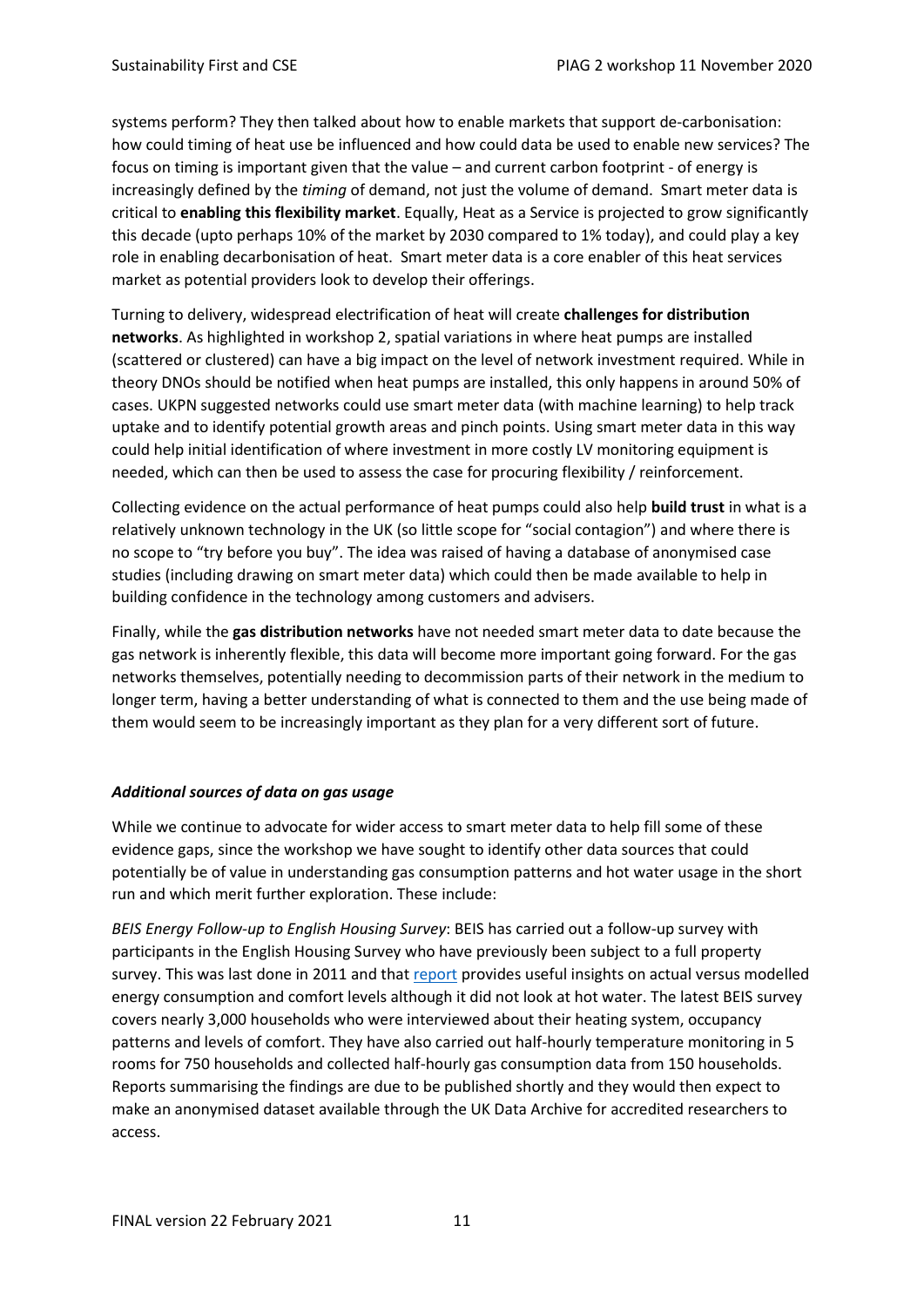*Boiler manufacturers*: George Bennett at UCL is using data from Bosch boilers to split out heating and hot water usage. The [research,](https://www.ucl.ac.uk/bartlett/energy/people/mphilphd-students/past-mphilphd-students/george-bennett) while very pertinent, is limited to one manufacturer and one energy supplier so may not be fully representative. Smart meter data could provide a route to validate this kind of analysis. There would also be value in discussions with manufacturers (through for example BEAMA or the Hot Water Association) to understand what data they might have that government could access.

Water industry: One additional source of insight we identified is an Energy Saving Trust [report](https://www.energysavingtrust.org.uk/sites/default/files/reports/AtHomewithWater(7).pdf) on water usage (At Home with Water) based on households filling in a water consumption calculator. This allows estimates to be made of hot water usage including splitting out bathroom v kitchen usage for example. Given the synergies with the drives to improve water efficiency there would be value in exploring whether there are other resources in the water sector that could help.

*XOServe*: As the industry settlement body, XOServe collect daily gas consumption data from a sample of households to calculate profiles that are then used within the settlement calculations<sup>7</sup>. More recently there has been a requirement on suppliers to provide daily data for a sample of their customers to boost this sample. Anonymised records are available to industry participants. There would be value in exploring with XOServe whether aggregated / anonymised profiles could be made public without breaching any data protection rules, in the same way Electralink and other central bodies are starting to do on the electricity side.

*Gas Networks NIC projects*: As a part of their [Real Time Networks](https://www.sgn.co.uk/about-us/future-of-gas/hydrogen/real-time-networks) project SGN have installed loggers in 1200 homes and businesses to collect 6-minute gas consumption data to help them understand future demands on their network. The report that has been produced focuses on the process and uses that SGN are making of the data rather than wider insights and says the data cannot be made public because it is personal data. This contrasts with electricity NIC projects which have made anonymised data available which has been drawn on heavily by researchers as noted in earlier workshops. Other gas NIA / NIC projects that could potentially offer demand data and insights include WWU's [Freedom](https://www.westernpower.co.uk/projects/freedom) project (hybrid heat pumps), National Grid's Clean Heat Pathway model and Cadent's [HyDeploy.](https://hydeploy.co.uk/) There would be value in a clear expectation being set by Ofgem that demand data from these projects should be made available where it can provide wider insights and opportunities, drawing on the approach taken in electricity.

#### *Reflections*

One question that was raised in the workshop was whether or how far **internal temperature data** was needed to complement smart meter data in understanding the energy performance of buildings. The conclusion was that this data would be very valuable but that it was still worth having better access to smart meter data even without it. In parallel further thought should be given as to how this data could be collected. For example, research projects linked to SERL could usefully consider deploying stand-alone remote temperature sensors which would then allow temperature data to be collected and stored alongside the smart meter data. The BEIS energy Follow-up survey will hopefully demonstrate the value of such data.

<sup>7</sup> Further details available from the XOServe website e[g https://www.xoserve.com/services/demand-estimation/](https://www.xoserve.com/services/demand-estimation/)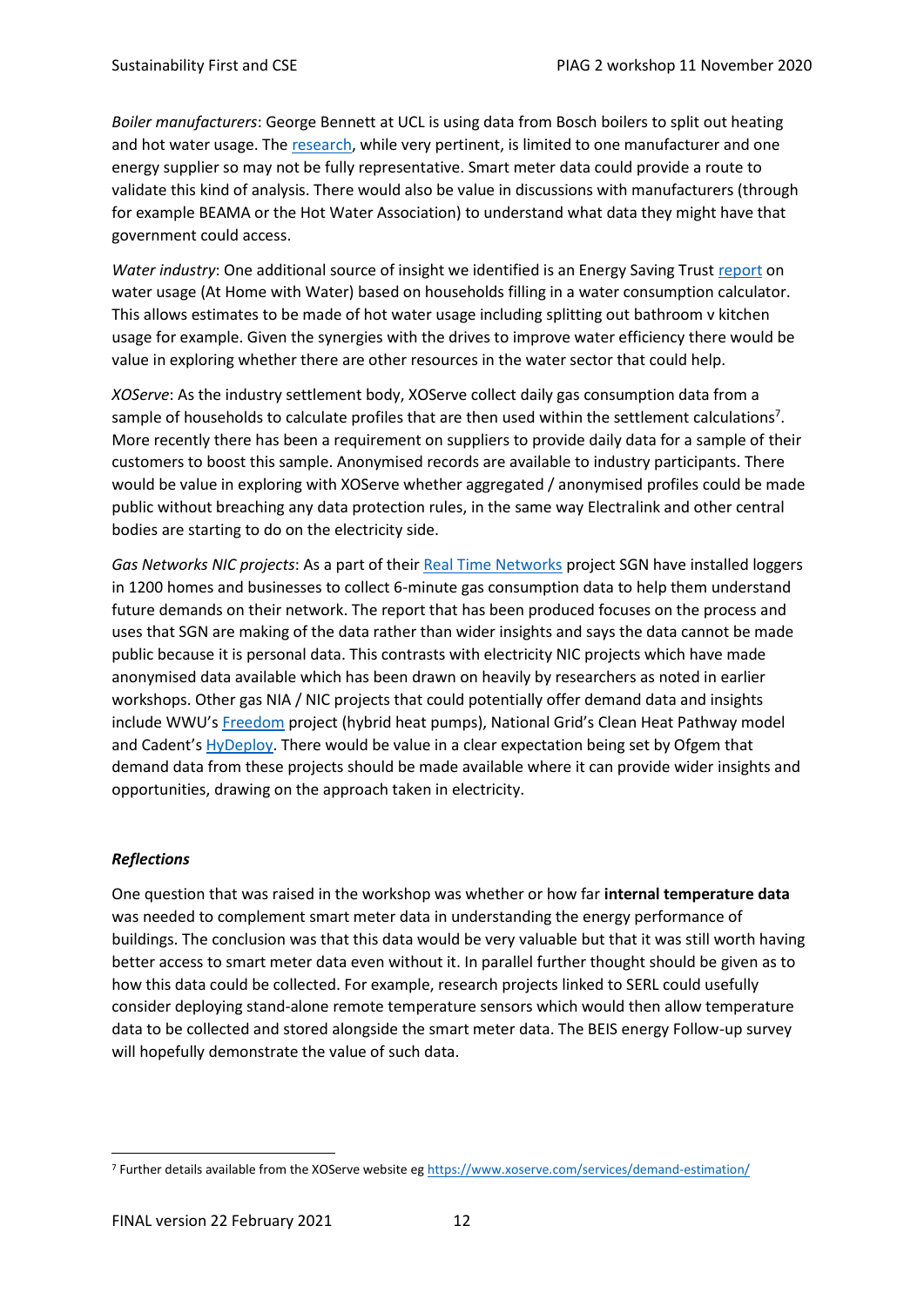The question was also raised as to whether, longer-term, this could become a standard part of the smart meter infrastructure. However, positioning of the sensors has a big influence on readings and this probably could not be controlled if they were part of the wider infrastructure.

Another question raised was whether the emphasis should be primarily on the performance of the property, recognising that over time there will be a number of different occupants, or whether the actual metered energy usage is what matters, taking account of the extent of variations in household behaviour. Our conclusion is that both are important but that the distinction needs to be better understood and considered and that smart meter data could make a valuable contribution to such understanding.

As proposed in workshop 3 there is value in using smart meter data to train **models** so their predictions and forecasts more accurately reflect the typical "as used" performance of buildings. These models and archetypes can then be used in long term local area planning and in developing and policing building standards, for example.

However, there is also a separate need to have access to a full smart meter dataset to understand the range of **actual usage** and how this might vary by demographic or behaviourally, for example. This is important in terms of understanding the range of bill impacts that would result from policies, for understanding the scale of under-heating and issues around fuel poverty, and to help DNOs and GDNs in understanding the diversity of future loads. It could also shed light on the extent to which controls and heating systems are actually being used as designed and hence the potential for more user-friendly controls, or clearer information, to help reduce energy consumption.

Finally, returning to a theme from PIAG phase 1 where we discussed the potential for a "**walled garden**" of smart meter data with a free-for-all of use of personal data occurring beyond the smartmeter privacy rules, it was notable that in many cases data on heat was being collected through separate channels over customer broadband linking to smart hot water tanks or boilers. This data will be commercially proprietorial and hence not generally available to feed into policy making. Access to smart meter data would provide a potentially more open and transparent source of evidence. The point was made that smart meter data can tell you what is happening - not why. However using a combination of detailed equipment-specific data from pilots together with smart meter data could provide insights and models that could then be applied more widely using smart meter data as inputs.

#### *Conclusion*

Given the scale of the challenge with heat de-carbonisation our major conclusion from Workshop 4 is that there is a real paucity of actual customer data to inform policy thinking on heat – and hence a real opportunity to make use of aggregated or anonymised smart meter data to fill these significant evidence gaps.

The SERL database, combining gas and electricity half-hourly smart meter data with EPC ratings, external temperature and responses to a questionnaire covering demographic and heating behaviour, provides a vital new resource in this space. However as discussed at previous workshops there are limitations given the SERL sample size (which even at 10,000 households is not adequate for local planning or robust regional comparison) and the fact that some property types (including eg 1.7m customers with economy 7 electric heat) are not yet covered by the smart meter rollout. Access is limited to academic researchers. UCL acknowledge these issues and set out at the